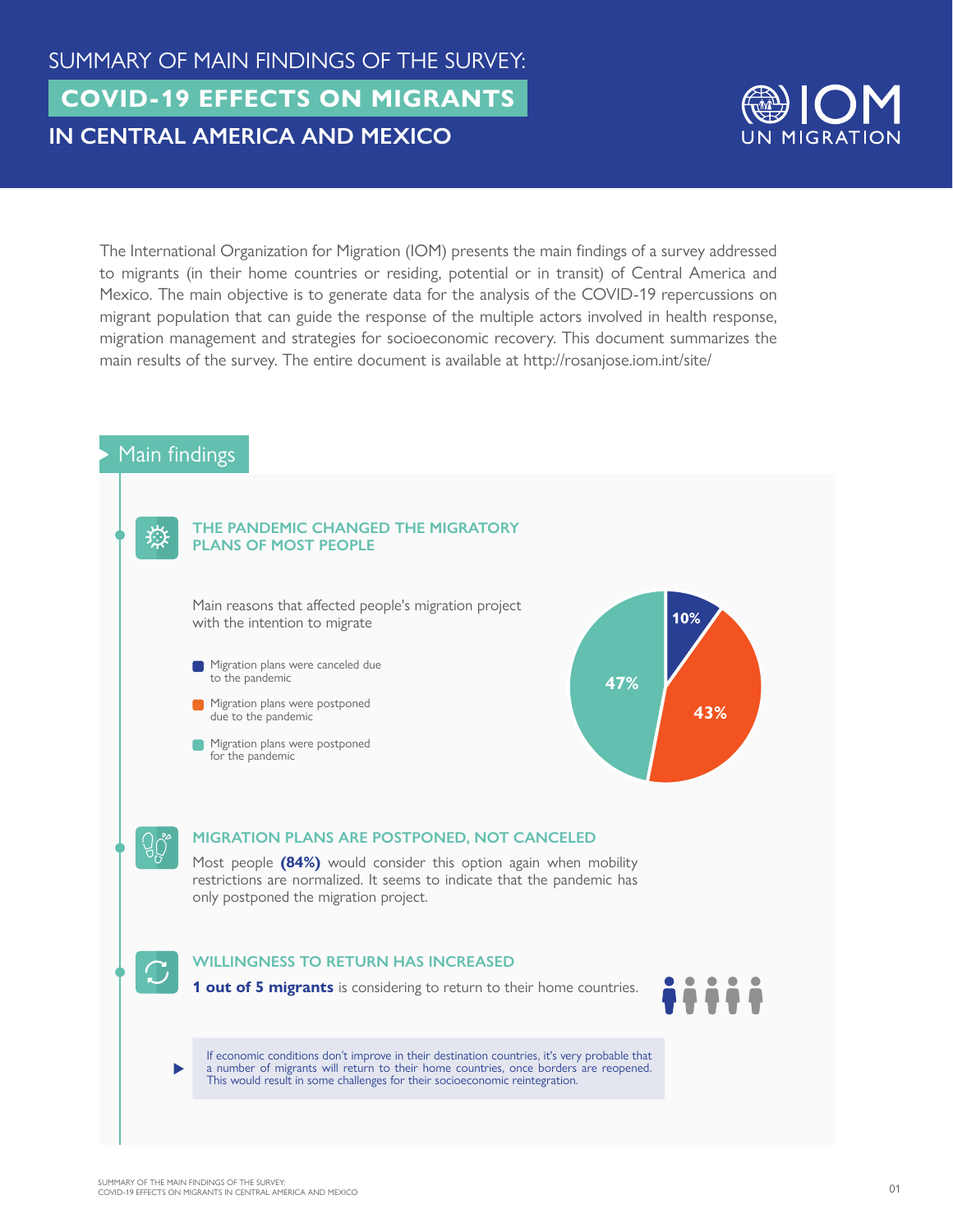

(\$)

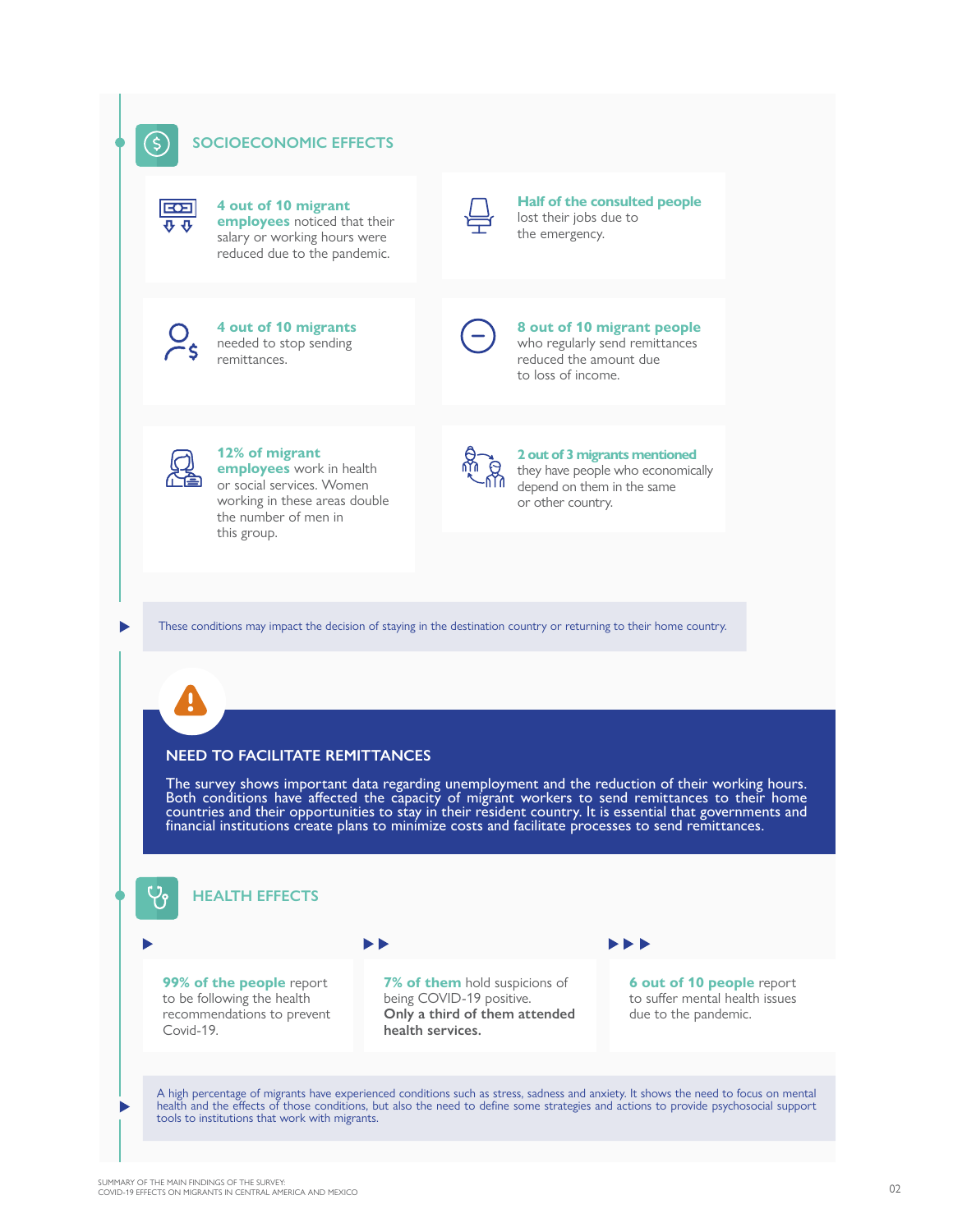#### **AN INCREASE IN VULNERABILITIES**

It's possible that the pandemic has increased the existing vulnerable conditions that affect migrants such as their risk to be exploited or cheated.



೫

**9 out of 10 unemployed migrants** are afraid to be cheated or exploited when looking for a new job opportunity.



#### **8 out of 10**

**people** living in their home country would take the risk of being hired abroad without being informed accordingly/appropriately.



#### **RESILENCE STRATEGIES**



# **22% of the migrants became entrepreneurs**

#### (most of them informally after losing their job)

#### **ENTREPRENEURSHIP AREAS:**

**Women:** Food, and commerce.







### **MIGRANTS AS PART OF THE CHANGE:**

Migrants has shown to be resilent, and they are following all health recommendations to prevent Covid-19. As part of the recovery plan, it's important to work on the elimination of ideas that result in discrimination and xenophobia towards migrants.